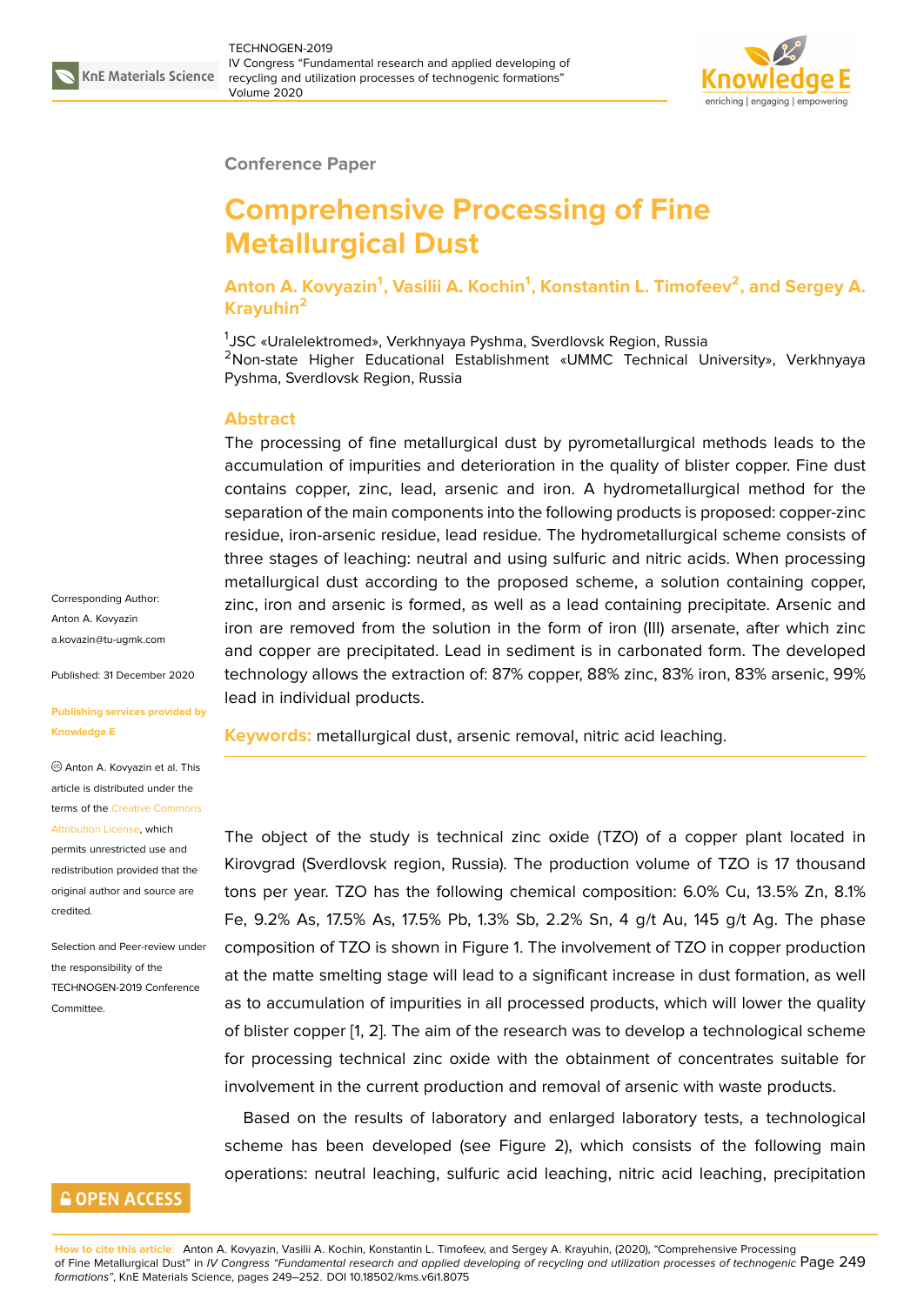



of arsenic, precipitation of copper and zinc, carbonization of lead residue. Ancillary operations: waste gas purification, preparation of calcium hydroxide solution.



<span id="page-1-0"></span>**Figure** 1: The phase composition of technical zinc oxide. Author's own work.  $1 - \text{PbSO}_4$ ;  $2 - \text{FeS}_2$ ;  $3 CuFeS_2$ ; 4 – ZnO; 5 – As<sub>2</sub>O<sub>3</sub>; 6 – Fe<sub>3</sub>O<sub>4</sub>.

As a result of processing TZO according to the proposed scheme, the following products were obtained: zinc-copper, lead and iron-arsenic residues. The chemical composition of these products is presented in Table 1. It is suggested to send obtained zinc-copper product to Waelz-process, lead product to smelting and iron-arsenic product to disposal. The recovery of the main components into the aforecited products is presented in Table 2.

| Product       | Cu  | Zn   | Fe   | As   | Pb   | Sb  | Sn  | Au   | Ag    |
|---------------|-----|------|------|------|------|-----|-----|------|-------|
|               |     |      |      | %    |      |     |     |      | g/t   |
| Zn-Cu residue | 7,1 | 19,4 | 6,5  | 0,4  | 0,0  | 0,0 | 0,0 | 0,0  | 0,0   |
| Fe-As residue | 0,5 | 1,7  | 26,2 | 16,0 | 0,01 | 0,2 | 0,7 | 0,0  | 0,0   |
| Pb residue    | 1,0 | 2,0  | 6,5  | 3,7  | 39,3 | 2,4 | 5,3 | 10,2 | 368,8 |

TABLE 1: The chemical composition of products obtained after processing of technical zinc oxide

TABLE 2: The recovery of components into products obtained after processing of technical zinc oxide

| Product       | Cu   | Zn   | Fe   | As   | Pb   | Sb   | Sn   | Au  | Ag  |
|---------------|------|------|------|------|------|------|------|-----|-----|
|               |      |      |      |      | %    |      |      |     |     |
| Zn-Cu residue | 87,0 | 88,2 | 1,9  | 2,7  | 0,0  | 0,0  | 0,0  | 0,0 | 0,0 |
| Fe-As residue | 5,2  | 6,1  | 82,8 | 83,0 | 0,02 | 27,1 | 4,0  | 0,0 | 0,0 |
| Pb residue    | 7,8  | 5,7  | 15,3 | 14,3 | 99,9 | 72,9 | 96,0 | 100 | 100 |

The proposed technology will reduce the amount of waste affecting the environment from 17 to 9 thousand tons per year. The combination of neutral leaching, leaching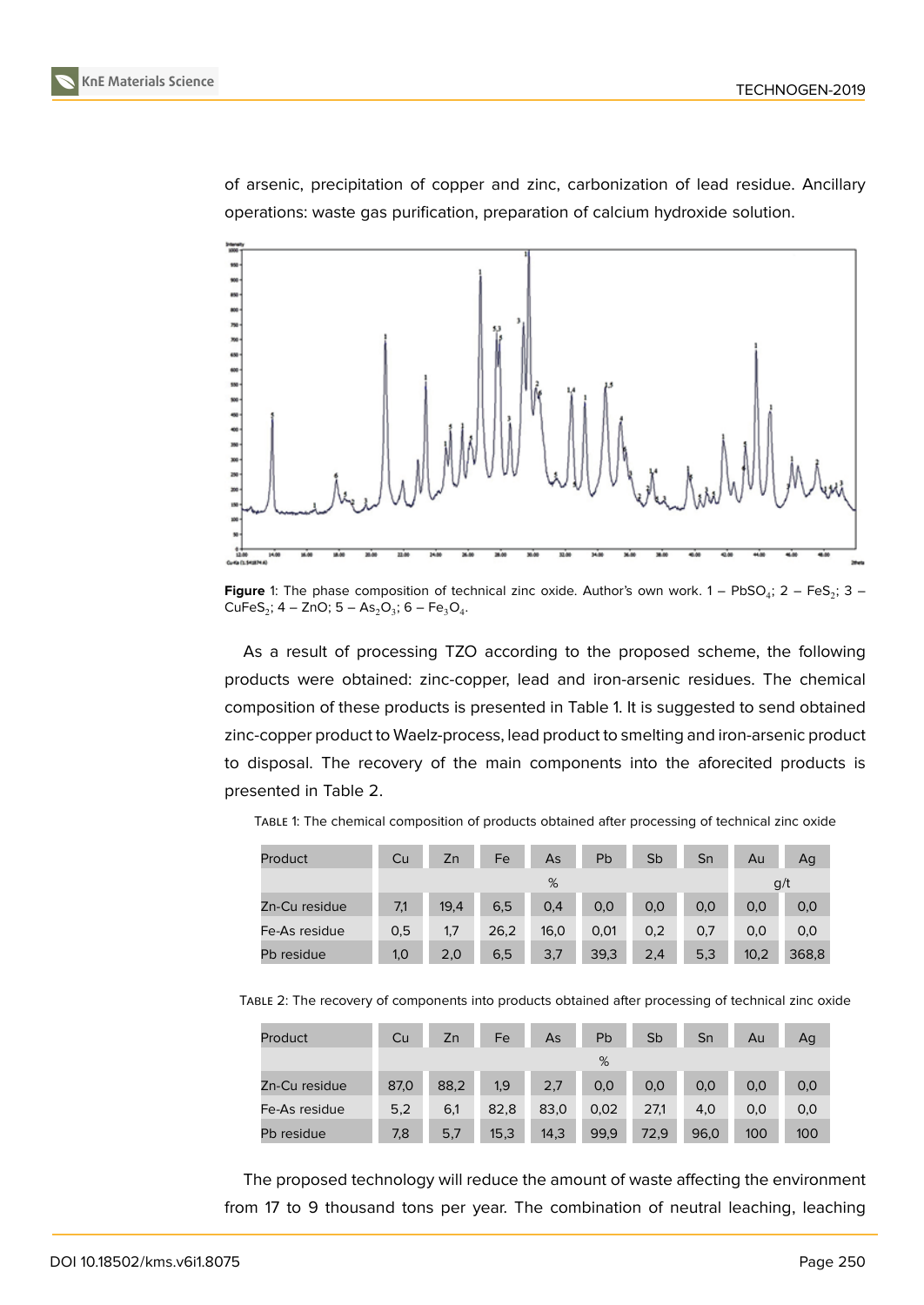

**Figure** 2: Proposed technological scheme of technical zinc oxide processing

with sulfuric and nitric acids leads to an increase in the number of technological equipment. However, this can significantly reduce the consumption of reagents due to their more complete use, and, as a result, lower final concentrations of acids in productive solutions. The resulting products are suitable for involvement in existing technologies. The withdrawal of arsenic into a separate product allows reducing the load on the smelting units. Currently, research is underway in the field of gas purification and regeneration of nitric acid [3], which should further reduce the cost of processing.

## **References**

<span id="page-2-0"></span>[1] Montenegro, V., Sano, H. and Fujisawa T. (2008). Recirculation of Chilean Copper Smelting Dust with High Arsenic Content to the Smelting Process. *Materials Transactions*, vol. 49, pp. 2112–2118.